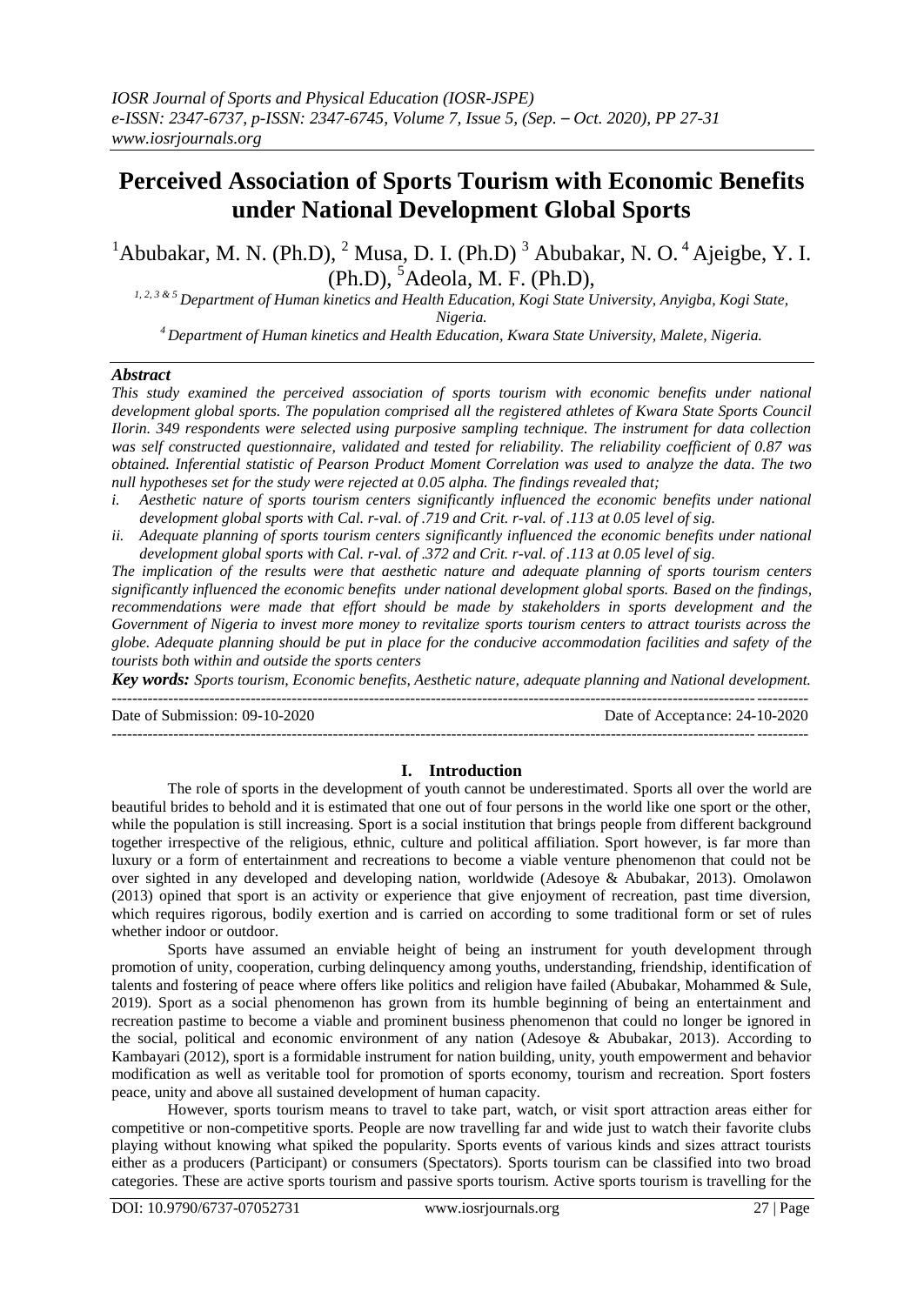purpose of participating in a sport, leisure or recreational activity. Whereas, passive sports tourism is travelling for the purpose of visiting a sport, leisure or recreational activity (Gonap, Ogoina and Nalkap, 2019). According to Radhika (2018) sports tourism is a mounting section and refers to individuals travelling to a destination, to participate in or watch sports that includes, world games, international test series, stadium tours, mass participation events, player's testimonials, group tours, sporting events and exhibitions. Sports tourism is regarded as the tourism, which is planned by the individuals with the purpose of observing or participating in various sports event (sports Tourism in India, 2014).

Sport tourism is continuously being utilized for the restructuring and repositioning of both rural and urban communities, developed and developing countries which are in great need of regeneration and revitalization in the emerging economies. Marumo, Lubbe & Pelser (2015) observed the historical overdependence of emerging economies on traditional industries, like mining and agriculture, the change expansion all over the world has forced the economies to shift towards diversified economies that emphasized the development of such service sectors as sport tourism. Therefore, hosting of sport tourism events, and exploring of sport tourism as a growth and development strategy among various nations will serve as avenues through which economic and other wider tourism benefits can be augmented in both short and long term sustainable development of the nations ( Hinch and Highan, 2001).

Saayman, (2012) reiterated that sports tourism reinforces the national heritage, individuality, uniqueness and community spirit as local individuals can join together to promote their culture. Sports tourism makes provision of a vehicle through which the visitors can come to know the individuals, belonging to other countries and their culture. Sports tourism can initiate the restoration and preservation of cultural traditions (Sports Tourism in India, 2014). Sport tourism often leads to the fast-tracking of general infrastructure development, and to the creation of leisure and sporting facilities, which in turn, can attract investments in the lodging and catering industries for the local regions. (Njoroge, Atieno, and Do Nascimento, 2017). Sports tourism is beneficial to the individuals and all age groups, irrespective of socio-economic backgrounds. The main benefits of sports tourism are as follows:

Siyabulela & Tembi (2018) observed that sport tourism is seen as an ever-increasing industry, which has significant influences on the economic and social restructuring of the urban and rural, areas especially in the emerging destination context. According to research it was estimated that in 2005, 46.5 billion dollars was expanded on sports and by 2017 it increases to 90.9 billion dollars (Olanrewaju, 2017). It was also estimated that two of U.S adults are sports travellers, while in the past five years 75.3 million adults attended organised sports (Olanrewaju, 2017). This shows how viable sports can be in ranking in higher revenue than other sectors and this can be replicated in Nigeria if due diligence is accorded to it. In the light of this, sports tourism remains an untapped gold mine in Nigeria, considering the population and the number of sports loving-people the country is blessed with.

Ehsani, Sogdel, Heidary & Jamshidi (2012) and Standeven & De knop (1999) reiterated that sport tourism, when analyzed holistically, has important synergies with the local arts and crafts, which, in terms of their part in local economic development, are crucial to cultural heritage preservation and to the general development of the local economies. (Radicchi, 2013) mentioned that some sport tourism events take place in beautiful and exotic locations and, by their mere nature and character, make the participants feel like heroes, since it take place under extreme conditions, and therefore test them to their limits. The above can be contextualized in relation to the Obudu Cattle Ranch Mount Race of Nigeria. The Race is an endurance challenge that brings thousands of visitors to Nigeria either as a participant or tourist.

In 2015, Lagos State Government set the machinery in motion to push Lagos into the eye of sports tourism by providing the necessary platform to sell the Mega city status of the state to world through sports tourism, the state organised events that attracted foreigners, thereby marketing the cultural diversity of the state. The platform yielded positive result as Lagos was able to host quite a number of world events within one year among such events are First Full International Marathon, 2016 Access Bank Lagos City Marathon where athletes came from all over the continent like Ethiopia, Kenya, and other parts of the world; with over 20,000 people involved in the race. Other competition hosted include; Monopoly competition tagged "City of Lagos Monopoly Game" lived up to its billing as 1.300 students drawn across the state gathered to play at the Tesline Balogun Indoor Sports Hall, Surulere Lagos and lastly the hosting of the 2016 Beeach Soccer Africa Cup of Nation (Olanrewaju, 2017). Such events are seen as being highly sustainable, based on the functionality for the promotion of local economic development of the nation.

Development is a process in which major clusters of old socio-economic and physical commitment are eroded and people become available for new patterns of socialization and behaviour. It is a gradual expansion in material and human resources in terms of quality and quantitative. So, in order to conceptualize the relationship between sport tourism with economic benefits under national development global sport, there is needed to take an overview of the benefits of sports from the perspective of individuals. Sports are avenues for social mobility of individuals from one class to another. This implies that sports organization and participation facilitates social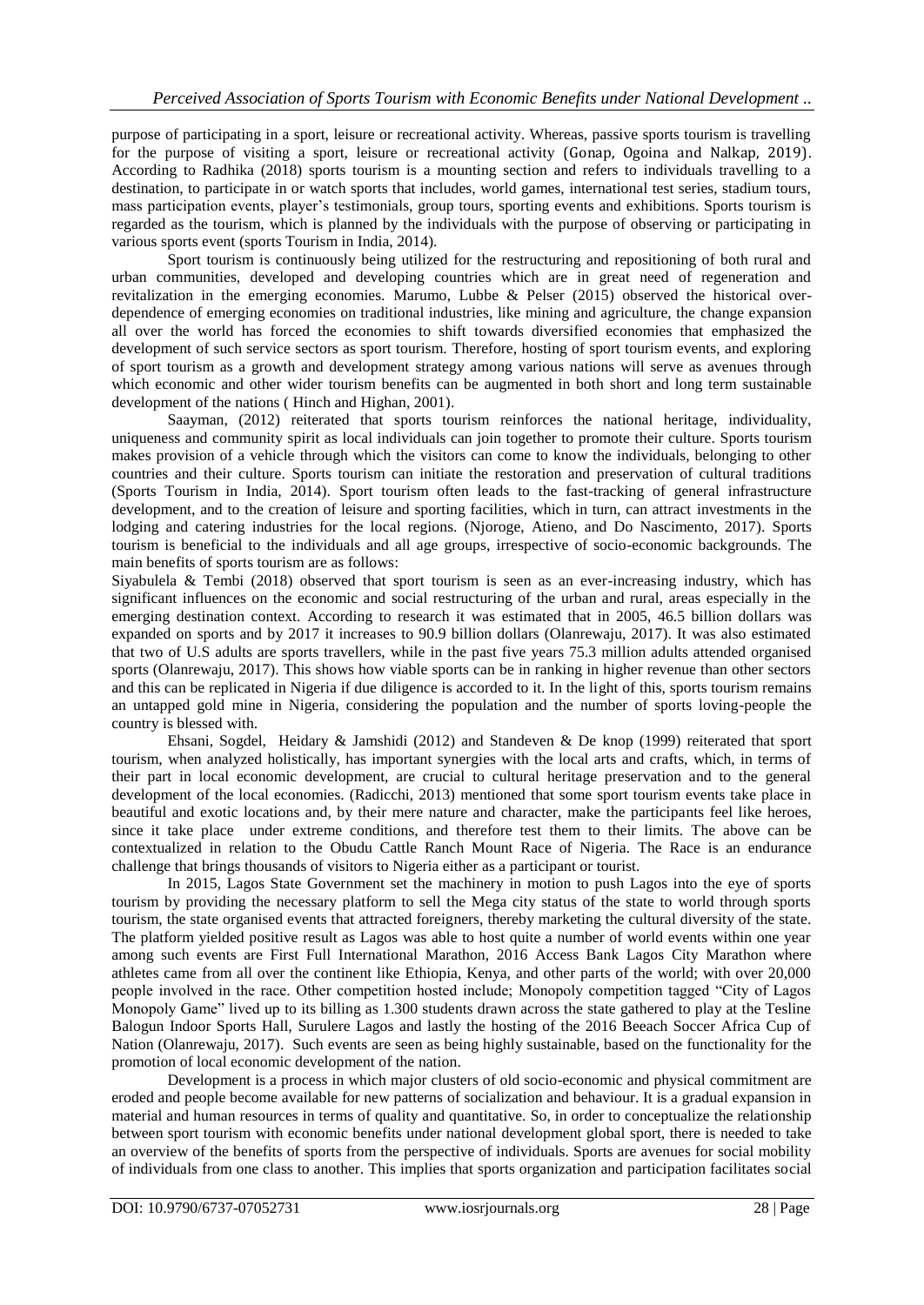and economy development of a nation. Peter (2001) opined that sporting activities have been known to improve the health of both participants and the spectators as well. When people are healthy and happy, there is everylikelihood of increased productivity. Sport is regarded as a strong pillar of peace, unity, friendliness and mutual understanding among various nations. Sports enhance national development by generating income from sportsrelated sales and services. It equally supports business growth, job creation and entrepreneurship.

The researcher observed with keen interest that Nigeria is blessed with numerous tourism centers/potentials like National Stadium Abuja, National Stadium Lagos, Yankari Games Reserve, Ikogosi Warm Springs, Olumo Rock, Ogbunike Caves, Idanre Hill, Mambilla Plateau and Confluence of Rivers Niger and Benue to mention but few. However, most of these potentials are either totally neglected or partially developed. It's a form of development, a multi-sectorial activity such as social, educational, cultural and economic values that requires strategic planning at all levels. Inadequate planning in tourism sector, leads to decay tourism potentials in Nigeria. It is also observed that the desire of Nigeria leaders over the years to move economy to an enviable height had been crippled by Mono-Economy or overdependence on revenue from oil neglecting other areas such as sports tourism and agriculture. The fear is that the oil may dry up someday or face a stiff competition from other oil producing countries. Therefore, tourism sector is identified as a viable and sustainable source for income generation if given the required attention. It was based on these therefore; this study was embarked upon to assess roles of sports tourism and economic benefits under National Development Global Sports (NDGs).

Moreover, if the tourism sector is developed, it will be an additional source of income to Nigeria's foreign exchange portfolio.

#### **Research Hypotheses**

The following research hypotheses were formulated to guide the study;

1. Aesthetic nature of sports tourism centers will not significantly influence the economic benefit under national development global sports.

2. Adequate planning of sports tourism centers will not significantly influence the economic benefit under national development global sports.

#### **II. Methodology**

Descriptive survey method was used for this study because it entails the direct observation in the collection of data. The population for the study comprised all the registered athletes of Kwara State Sports Council. The total population was six hundred and ninety eight (698) as at the time of this study. A total number of three hundred and forty-nine (349) respondents were selected from the entire population using purposive sampling technique. The selection was based on fifty (50%) of the total population of the registered athletes so as to have a fair representation on which decision could be drawn. A self constructed questionnaire drawn based on the variables of study was used to collect data from the respondents.

There are two subscales with five items under each making a total number of ten items. The responses were rated on four points Likert rating of Strongly Agreed (SA), Agreed (A), Disagreed (D) and Strongly Disagreed (SD). This means that the maximum score is 10 points and minimum score is 1 point while, the average score is 2.5 points. The questionnaire was validated by three experts from sports management and related discipline. The reliability of the instrument was ascertained through test-retest method within two weeks interval and scores were correlated using Spearman Brown Proflecy formula. The value of 0.87 was obtained confirming the reliability of the instrument. Inferential statistic of Pearson Product Moment Correlation was used to analyze the data collected at 0.05 alpha level.

#### **III. Result**

Two hypotheses were formulated and tested with Pearson Product Moment Correlation statistics at 0.05 level of significance and the output were shown below.

**H01**: *Aesthetic nature of sports tourism centers will not significantly influence the economic benefits under national development global sports*.

In order to test this hypothesis, responses of the respondents to items 1-5 on aesthetic nature of sports tourism centers and items 11-15 on economic benefits were collated on statistical coding sheets. The sets of data were subjected to Pearson "r" at 0.05 alpha level with the use of 22.0 Statistical Package of Social Science (SPSS) and the output is shown below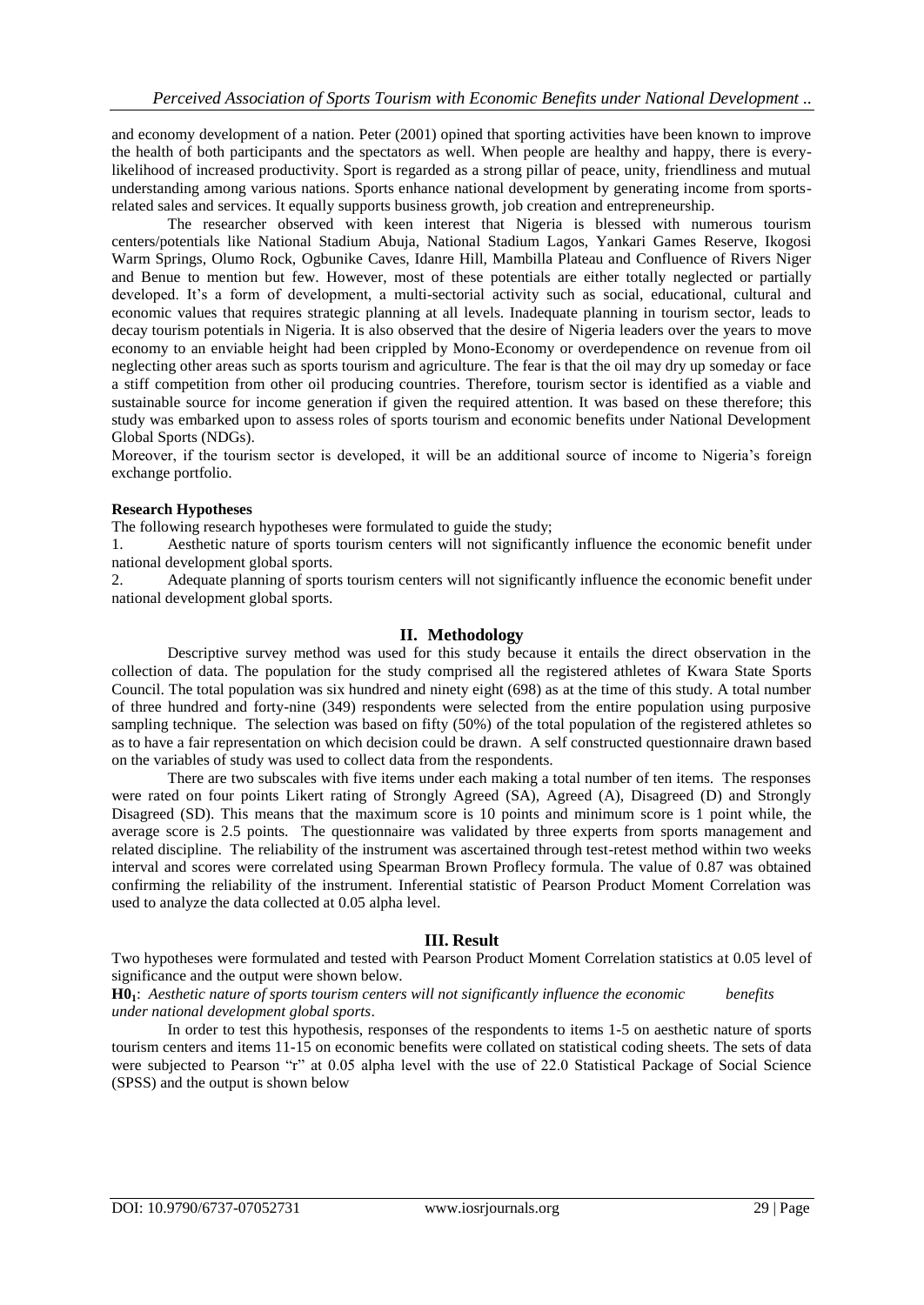| <b>Tourism Centers and Economic Benefits Under National Development Global</b> |     |      |      |     |             |              |                | Sports. |
|--------------------------------------------------------------------------------|-----|------|------|-----|-------------|--------------|----------------|---------|
| Variables                                                                      | No. | Mean | std  | df  | Cal. r-val. | Crit. r-val. | Decision       |         |
|                                                                                |     |      |      |     |             |              |                |         |
| Aesthetic nature                                                               | 349 | 3.41 | .329 |     |             |              |                |         |
| Economic benefits                                                              | 349 | 3.31 | .339 | 347 | .719        | .113         | $Ho1$ Rejected |         |
|                                                                                |     |      |      |     |             |              |                |         |

|  |  |  |                        |  | Table 1: Pearson "r" Showing Significant Influence between Aesthetic Nature of Sports |  |
|--|--|--|------------------------|--|---------------------------------------------------------------------------------------|--|
|  |  |  | $\mathbf{a}$ . TT I IT |  |                                                                                       |  |

 $P < 0.05$ 

Table 1: showed that the calculated r- value is .719 while the critical r- value is .113 with 347 degree of freedom and at 0.05 level of significance. Since the calculated r- value is greater than the critical r-value, the hypothesis one is hereby rejected and the alternative hypothesis upheld. This means that aesthetic nature of sports tourism centers will significantly influence the economic benefits under national development global sports..

**H02**: *Adequate planning of sports tourism centers will not significantly influence the economic benefits under national development global sports*.

In order to test this hypothesis, responses of the respondents to items 6-10 on adequate planning of sports tourism centers and items 11-15 on economic benefits were collated on statistical coding sheets. The sets of data were subjected to Pearson "r" at 0.05 alpha level with the use of 22.0 Statistical Package of Social Science (SPSS) and the output is shown below

| Table 2: Pearson "r" Showing Significant Influence between Adequate Planning of Sports |         |
|----------------------------------------------------------------------------------------|---------|
| <b>Tourism Centers and Economic Benefits Under National Development Global</b>         | Sports. |

| a v maavall v valvva v malm alvvalvalli v valvaliv. V limva a mitjanja se v i valv malivaliv vlavivna |    |              |              |     |             |              |                          | ------- |
|-------------------------------------------------------------------------------------------------------|----|--------------|--------------|-----|-------------|--------------|--------------------------|---------|
| Variables                                                                                             | No | Mean         | std          | df  | Cal. r-val. | Crit. r-val. | Decision                 |         |
| Adequate planning 349<br>Economic benefits 349                                                        |    | 3.36<br>3.31 | .236<br>.339 | 347 | .372        | .113         | Ho <sub>1</sub> Rejected |         |

 $P < 0.05$ 

Table 2: revealed that the calculated r- value is .372 while the critical r- value is .113 with 347 degree of freedom and at 0.05 level of significance. Since the calculated r- value is greater than the critical r-value, the hypothesis two is also rejected and the alternative hypothesis upheld. This implies that adequate planning of sports tourism centers will significantly influence the economic benefits under national development global sports.

#### **IV. Discussion of the findings**

That aesthetic nature of sports tourism centers will significantly influence the economic benefits under national development global sports. In line with this, Radicchi (2013) mentioned that some sport tourism events take place in beautiful and exotic locations and, by their mere nature and character, make the participants feel like heroes, since it take place under extreme conditions, and therefore test them to their limits. This implies that, a well designed sports tourism complex, maintenance of sports tourism facilities for safety purpose, good climatic condition of sports tourism area, nice topography of the sports tourism arena and orderliness at sports tourism centers will enhance tourist's visit which in turn boosts the economy development of the area or nation.

That adequate planning of sports tourism centers will significantly influence the economic benefits under national development global sports. This implies that a well designed sports tourism complex, good climatic condition, nice topography of the area, good accommodation facilities, access to transportation "To and Fro" sports area, good road network and above all adequate security at the venue of the events will attract the tourists. Siyabulela and Tembi (2018) noted that when sports tourism is adequately planned, it will have significant influence on the economic and social restructuring of the urban and rural areas especially in the emerging destination context.

### **V. Conclusion**

Conclusions were made based on the findings of the study that;

1. Aesthetic nature of sports tourism centers will significantly influence the economic benefits under national development global sports.

2. Adequate planning of sports tourism centers will significantly influence the economic benefits under national development global sports.